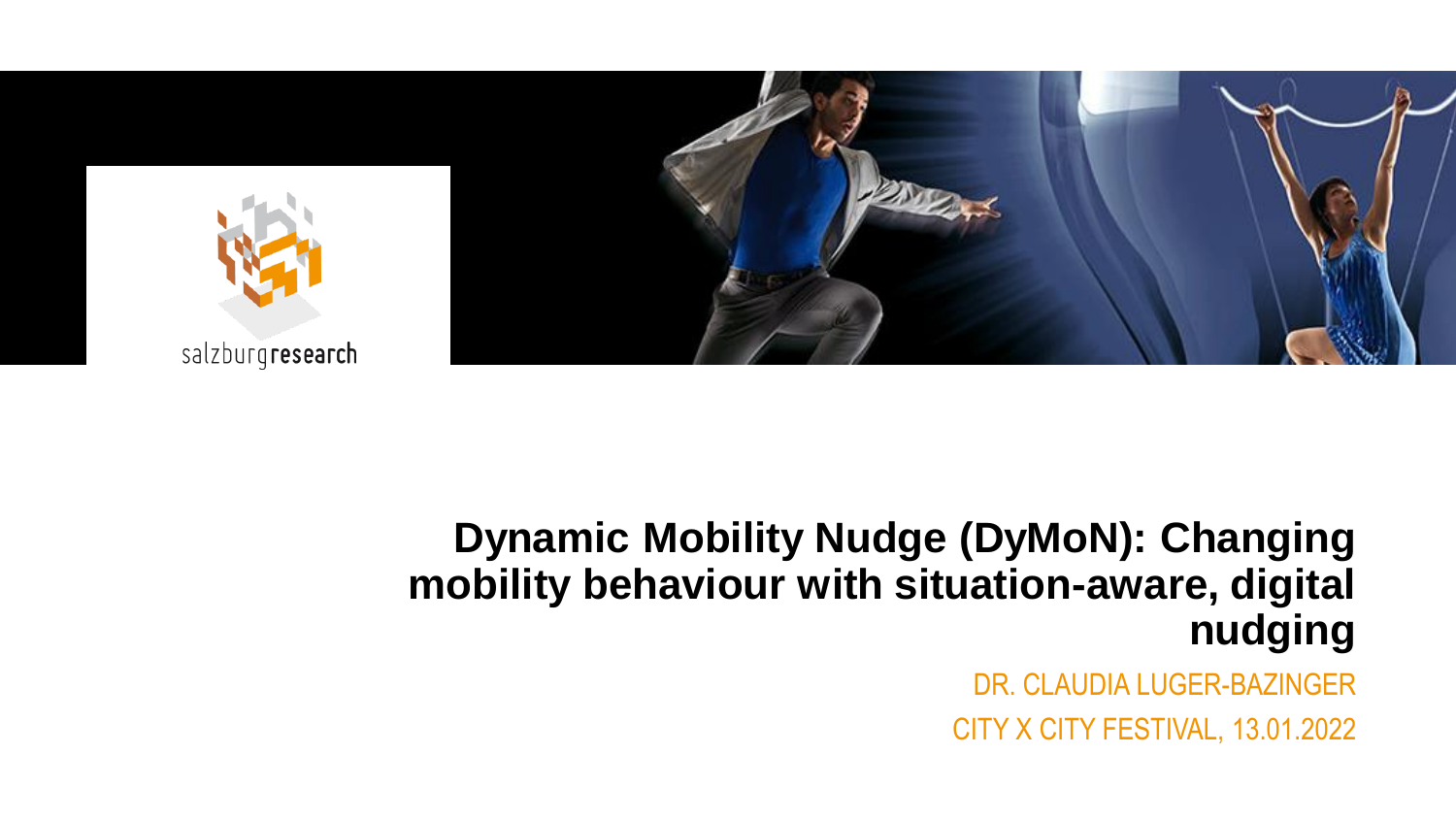### **Nudging and behaviour change**

ꞁ **Nudging:** A way to steer **people's behaviour** into a **desired direction**

- a collection of methods from psychology & behavioural economics,
- without restrictions or banning options.
- Many decisions are just "good enough", happen automatically or out of habit ("bounded rationality")
	- Nudging changes the environment in which decisions take place
- ꞁ Nudging can also be seen in the bigger context of **behaviour change techniques**.

ꞁ Nudging has also been explored for **mobility behaviour to motivate more sustainable choices**

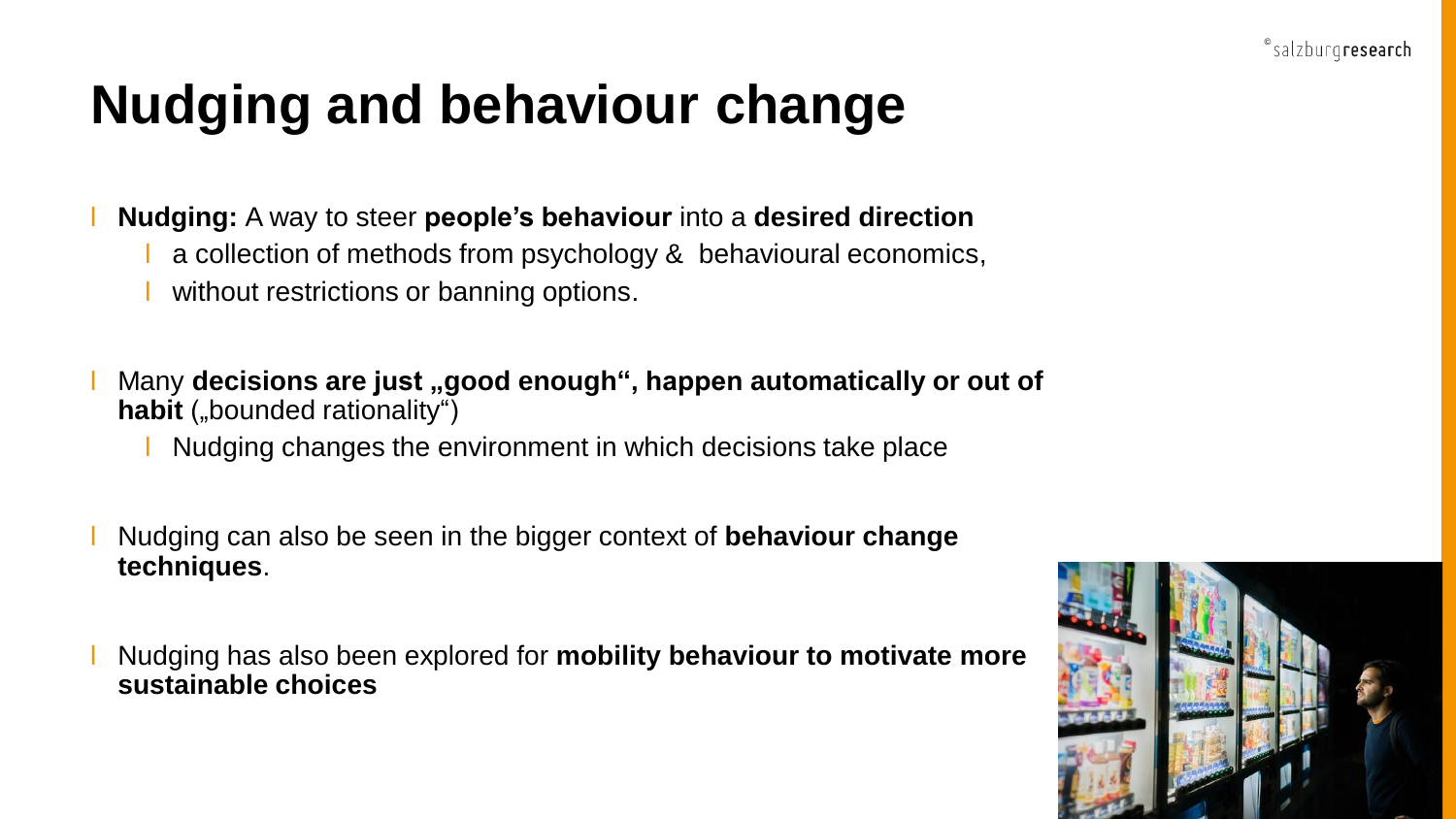## **Digital, situation-aware nudges for sustainable mobility**

**Challenge of cities:** Encouraging sustainable mobility without "hard" measures

Nudging as one solution to this challenge

**Digital nudging**: Reaching people via their smartphones (e.g. app) in order to motivate them for more sustainable forms of transport.

- **Situation-awareness of nudges**: Using relevant data (e.g. traffic, weather, air quality, user location, data about public transport and infrastructure) to determine the best timing for the nudge.
	- ꞁ Idea: If the timing is right, the nudge might be more effective. **Data helps determine the timing!**

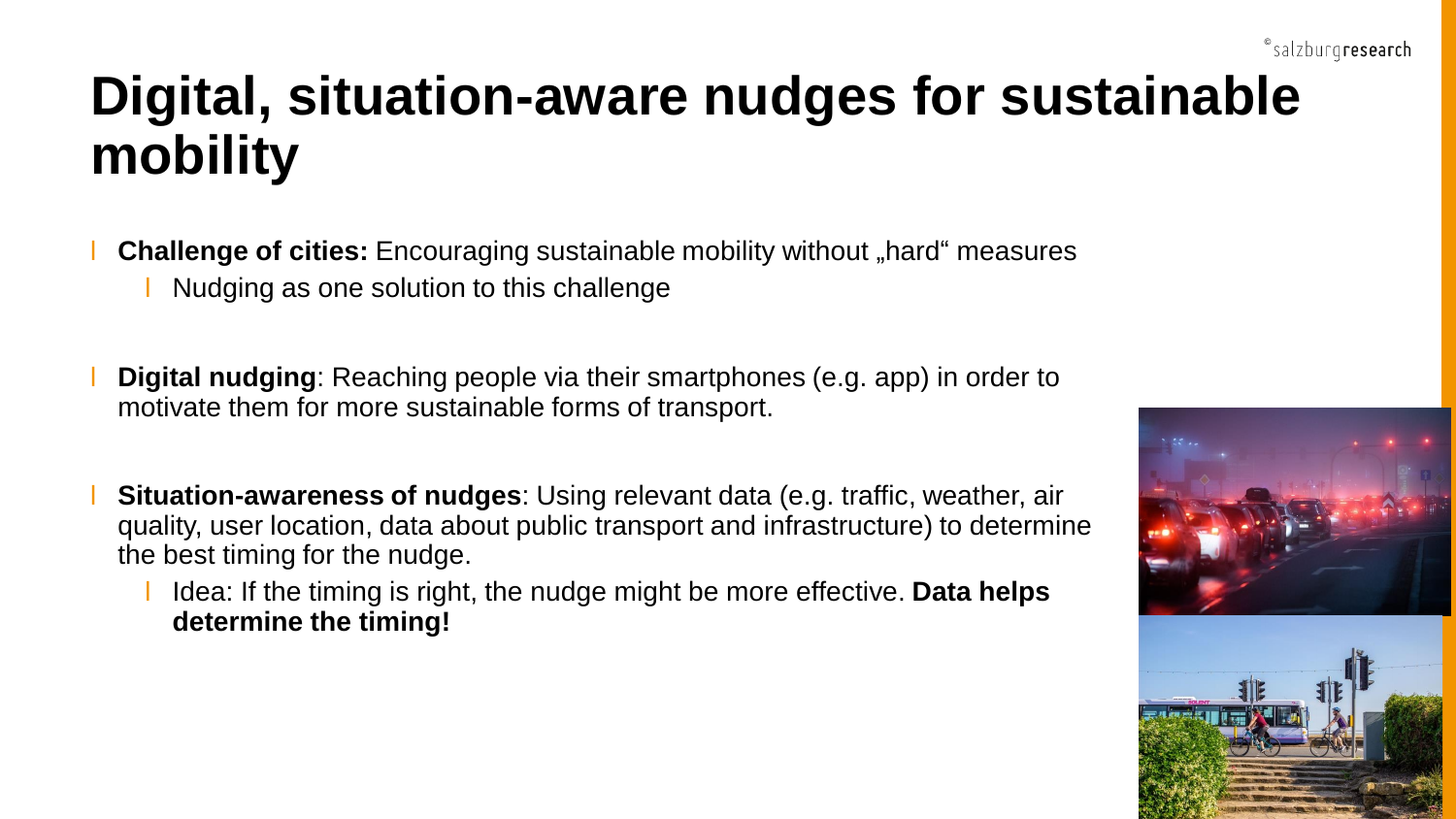# **Dynamic Mobility Nudge**



**European project** with 6 partners (Austria, Germany, Sweden)

ꞁ Started in May 2021, until April 2024

ꞁ **Currently**: Development of digital, situation-aware nudging techniques + data collection and preparation

#### *Next steps*:

- ꞁ **proof of concept phase** in Salzburg field trial with people using an app for
	- ꞁ testing the feasability of the technical approach and
	- ꞁ the effects of the digital, situation-aware nudges on mobility behaviour.
- handbook for interested cities for using digital nudges
- **data dashboard** for visualizing the relevant data (e.g. mobility data, weather)